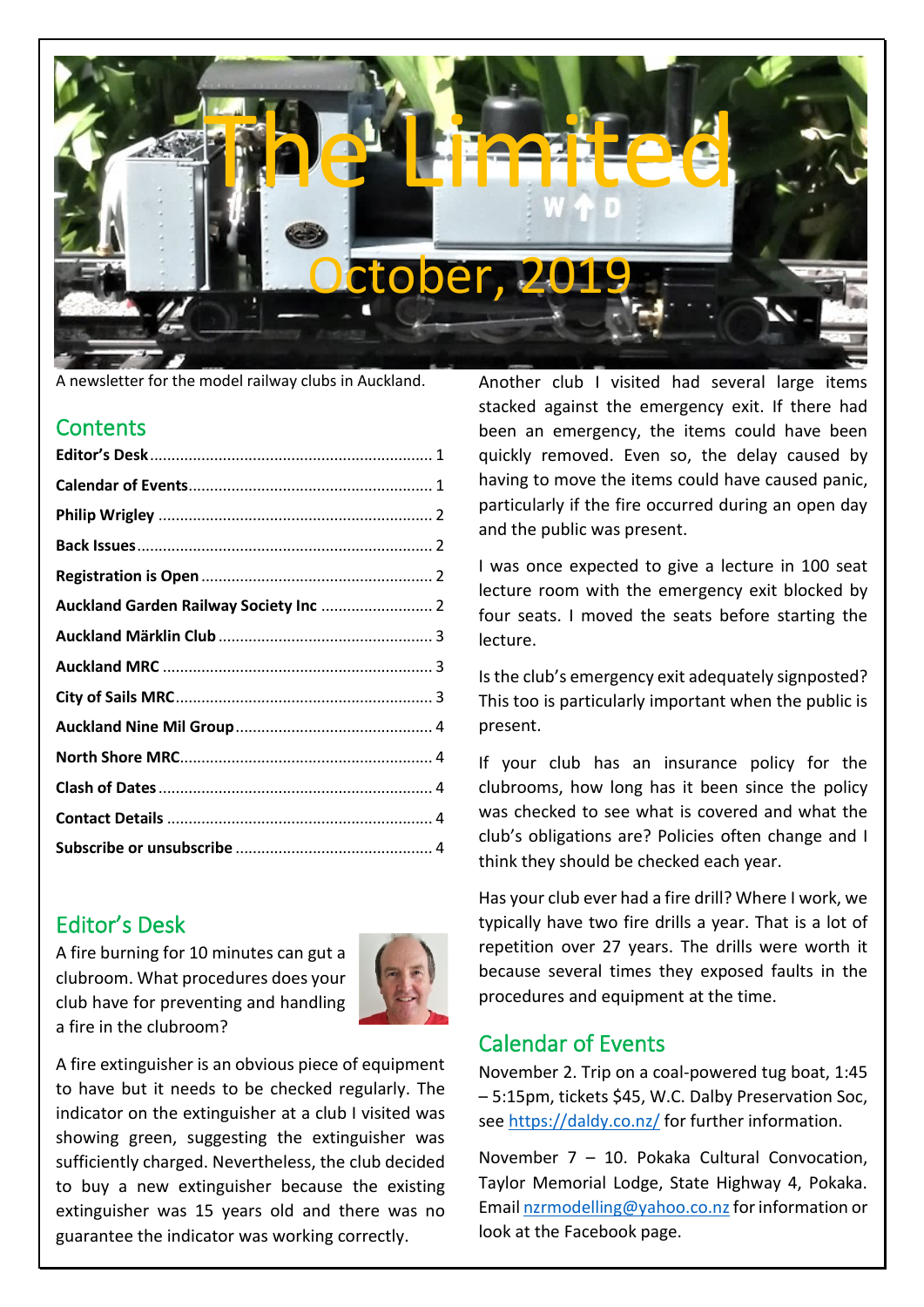November 9 – 10. The Out West Model Expo, [Te](https://www.eventfinda.co.nz/venue/te-atatu-peninsula-community-centre-te-atatu-peninsula)  [Atatu Peninsula Community Centre](https://www.eventfinda.co.nz/venue/te-atatu-peninsula-community-centre-te-atatu-peninsula), 595 Te Atatu Rd. Auckland Märklin Club.

November 10. Mount Eden Collectors Toy and Model Fair, 487 Dominion Rd, Auckland 10am-1pm. \$6, school children free. Auckland Central MRC.

November 22. Auckland Modelling Day, 10am – 4pm, Birkenhead Scout Hall, Recreation Drive, open to all prototypes and modellers. \$0.

December 7 – 8. SkillWise MRC's Free-Mo HO American modular model railroading weekend, SkillWise, 344 Manchester Street, Christchurch. Email Stan Agar at [Stan.Agar@skillwise.org.nz](mailto:Stan.Agar@skillwise.org.nz) ASAP if you plan attending.

December 15. Open day at the Carlyons, 2 Newcastle Tce, Mt Albert, 10am - 4pm. See their HO and N scale American layouts, and buy from a sales table. Email Kenneth Carlyon for further details at kennethwcarlyon@gmail.com

January 9 – 13, 2020. The 2020 Steam N' Steel, a model engineering convention in Hamilton. Day passes available. Hamilton Model Engineers.

April 10 – 13, 2020. The NZAMRC National Model Railway Convention, St Andrews College, 347 Papanui road, Christchurch.

#### <span id="page-1-0"></span>Philip Wrigley

Philip Wrigley, immediate past-president of the AMC, died early October after a long illness.

I believe I first met Phil as he was often called at the 2018 NZAMRC convention. The European modellers held a SIG meeting and I attended as convention chair. I found Phil was a strong advocate of European modellers. He and another meeting attendee told me the NZAMRC needed to do more for European modellers if they wanted greater involvement by European modellers.

This comment remained with me. Shortly after the convention, I visited the AMC's temporary clubrooms in Silverdale. Six months later I joined the AMC. This was just before the 2018 Out West Model Expo the AMC hosted. I discovered Phil was the driving force behind the Expo and that he had

worked tirelessly for over a year to make the Expo the success it was.

Phil stepped down as AMC president this February after a three-year tenure. In recognition of the outstanding work Phil had done for the club, he was awarded the newly introduced AMC award for services above and beyond the call of duty.

The photograph below shows Phil, second from the camera, at the North Shore MRC participating in an operating session March this year.



#### <span id="page-1-1"></span>Back Issues

The back issues of *The Limited* are now available on the NZMRG website. Type the keywords *nzmrg the limited issue 6* into your favourite search engine and the first hit should be the webpage with the issues. I thank Alan Curtis, NZMRG treasurer, for providing this service free of charge.

#### <span id="page-1-2"></span>Registration is Open

Registration for the NZAMRC's 2020 Rails from the Rubble Convention opened mid-October. Many of you will have received a copy of the registration form by email. The form has since been updated. This updated version is available on the Rails from Rubble website at [http://www.modelrailcon.co.nz/.](http://www.modelrailcon.co.nz/)

### <span id="page-1-3"></span>Auckland Garden Railway Society Inc

The AGRSI held its 2019 AGM earlier this month. In an effort to get a good attendance at the AGM, it was followed by a running session on the Waitakere Light Railway owned by Robert Graham.

The AGM lasted about 25 minutes. Robert Graham was re-elected president. Hugh Keal and John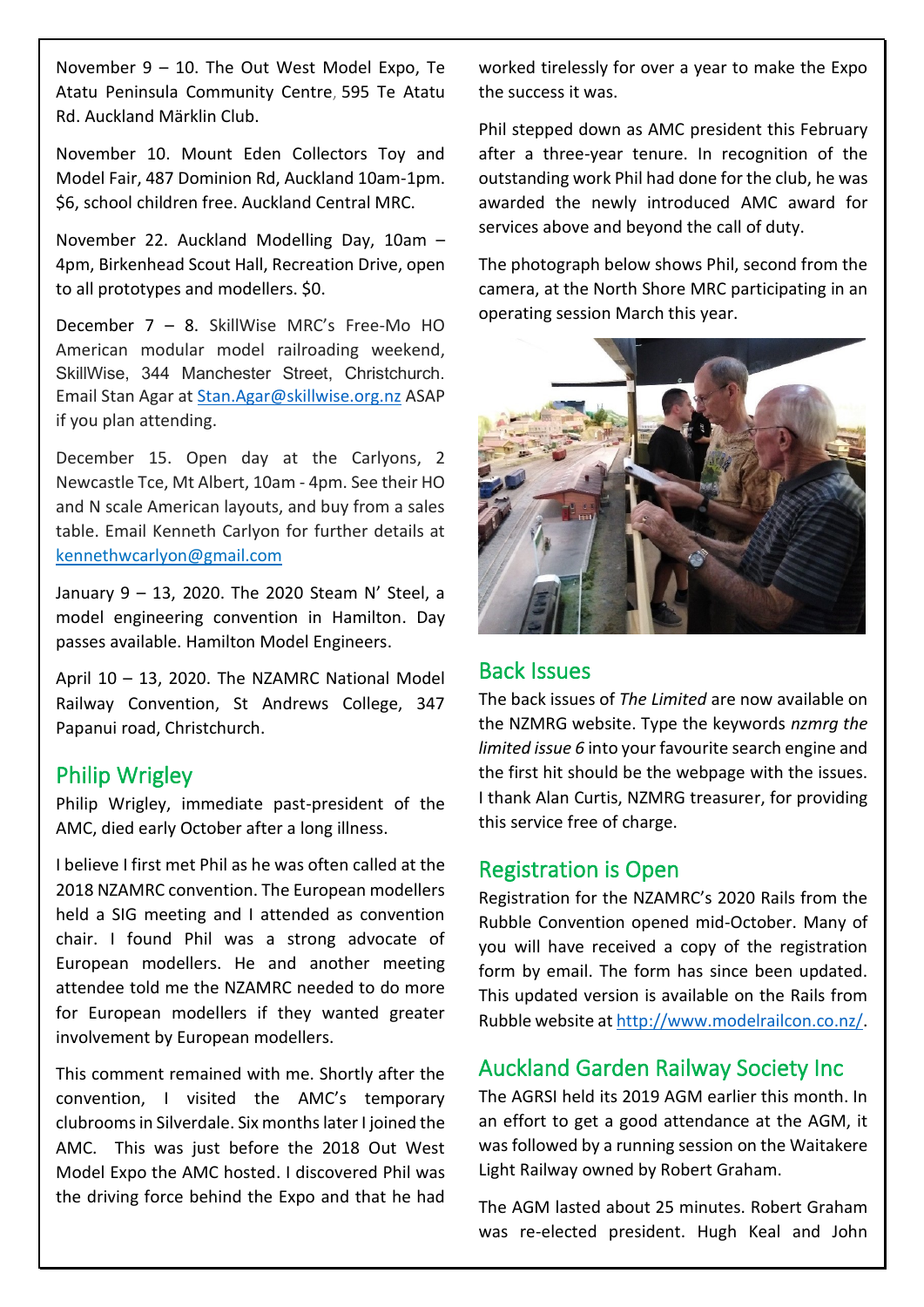Reinecke, partly because they believed it was important to have new blood on the committee, stepped down. Tim Auld and David Skinner were elected in their place. Michael Hilliar and David Graham were re-elected to the committee.

There was less train running than I expected. People spent most of the time after the AGM socializing and partaking in the fine afternoon tea. The photograph below shows Michael Hilliar's live steam Garratt pulling a short train.



## <span id="page-2-0"></span>Auckland Märklin Club

The AMC has continued working on two major projects over the last month.

The first project was finalizing the organisation of the Out-West Model Expo at the Te Atatu Community Centre, November 9 and 10, 10am to 4:30pm both days. The list of layouts and floor plan has been finalized, and changes to the running of the show have been made so that the difficulties of last year's augural show should not reoccur.

The Te Atatu Community Centre will be open 2pm on Friday November 8. This early opening will enable layout owners to get to the centre and start setting up before the rush hour. The centre will open approximately 9am on Saturday and Sunday for people to set up for the 10am start each day.

The second major project is drafting the club's submission to rent the old Massey Library. The deadline for submissions was November 4. This deadline has been extended to November 18.

Seven organisations have said they will make a submission. The library has 900 square metres of floor space. This is more than the AMC needs for the time being and the AMC will likely make a joint submission with another submitter for shared use.

### <span id="page-2-1"></span>Auckland MRC

The club's October meeting was at Ray Flint's OO layout. The layout is mostly freelanced British, uses DCC, and is complete except for some scenery.

I was puzzled by the DCC control because every other British layout I have seen in Auckland is DC. The explanation was simple. Ray started building the layout a little over two years ago and DCC was the obvious choice for him. The layout is around 10 square metres. Building that in a little over two years shows the opportunities retirement affords.

Ray used metal as well as wood for the benchwork. The resulting benchwork is sturdy. This undoubtedly contributed to the reliable trackwork. There were no derailments in 45 minutes of running, something difficult to achieve when people are watching. The photograph below shows the West Coast Express powering past a village at night. The lighting for each building is produced by one small LED.



# <span id="page-2-2"></span>City of Sails MRC

The CoSMRC held its October meeting at the home of Elizabeth Mead and Philip Sharp.

In a break from tradition, the club held supper at the start of the meeting rather than at the end. While having supper Paul Hobbs showed Mike and Joshua Hill books that contained plans for the tracks around a coaling tower. Mike and Joshua were in need of this information for a layout they are working on.